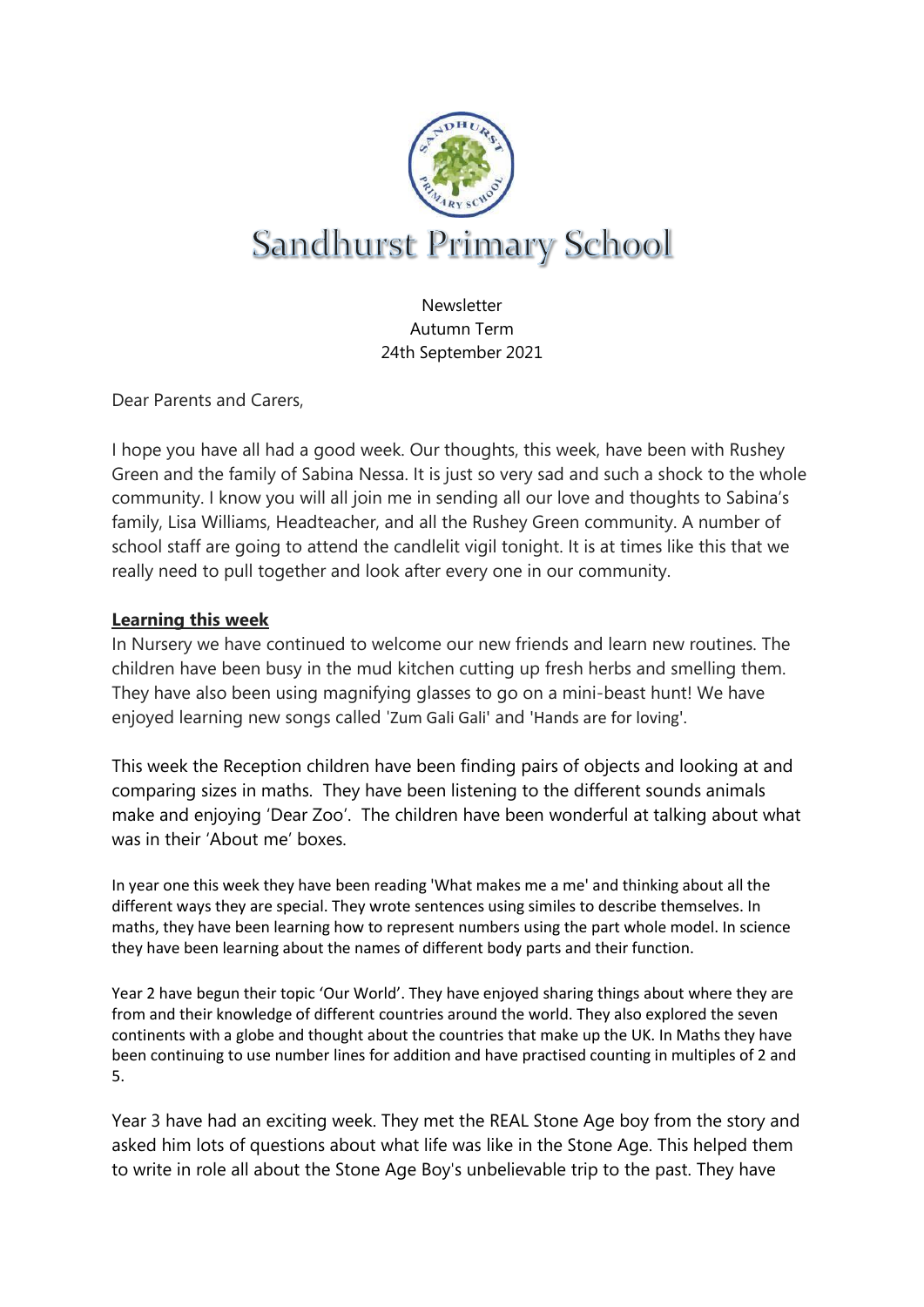been ordering the key events of the Stone Age on a timeline. In maths they have been comparing and ordering numbers. Year 3 have been matching different emotions to their 'Zones of Regulation' and thinking about what zone they are in each day depending on how they are feeling.

Year 4 have started their new exciting text 'The Iron Man' by Ted Hughes. They have read aloud the first chapter of the book and have planned and written a recount of the story so far using a variety of adjectives. In maths the children have been finding 10, 100 and 1000 more or less than a given number, consolidating their learning of comparing numbers and continuing with timetables. In Science they have been investigating sound by experimenting with musical instruments and exploring how pitch and amplitude can be changed.

In maths, Year 5 have been rounding numbers to 1,000,000 and working with Roman numerals. In English they have continued to link work with class names and have written some interesting fact files and acrostic poems. The children have also started to produce some exciting art work based on their class names.

Yr 6 have started their new text 'Kick' this week. In maths they have been exploring multistep reasoning problems. They have also been trying different food that astronauts eat in space. Many of them have been visiting secondary schools to see which school they are interested in.

#### **Curriculum information**

Next week you will receive a curriculum email about your child's topic-based learning. This will be followed by emails about their class learning in maths and English. We are working hard to try and improve the information we give you to ensure that you feel informed about the knowledge and skills your child is developing.

#### **COVID**

I wanted to update you on how we are doing currently with COVID cases. It seems that, fortunately, we are faring a lot better than many schools. There are currently 12 Lewisham schools under an Out- Break Management Plan. We have approximately 4 current cases. So thank you for all you are doing to keep everyone safe. Keeping your children off if they are poorly, booking PCR tests, keeping us well informed is all really helping. The one really grey area is around siblings of positive cases attending school. All the current Public Health investigations are showing that the virus is passing around family members. There is no legal requirement to keep siblings of positive cases at home but we are seeing it is significantly slowing the spread if they do. So I am really encouraging you all to consider keeping your whole family at home to isolate if there is a positive case in your household. That way we really reduce the possibility of the virus spreading across the different year groups where different siblings attend. As always, I really thank you all for your support during this ever changing time.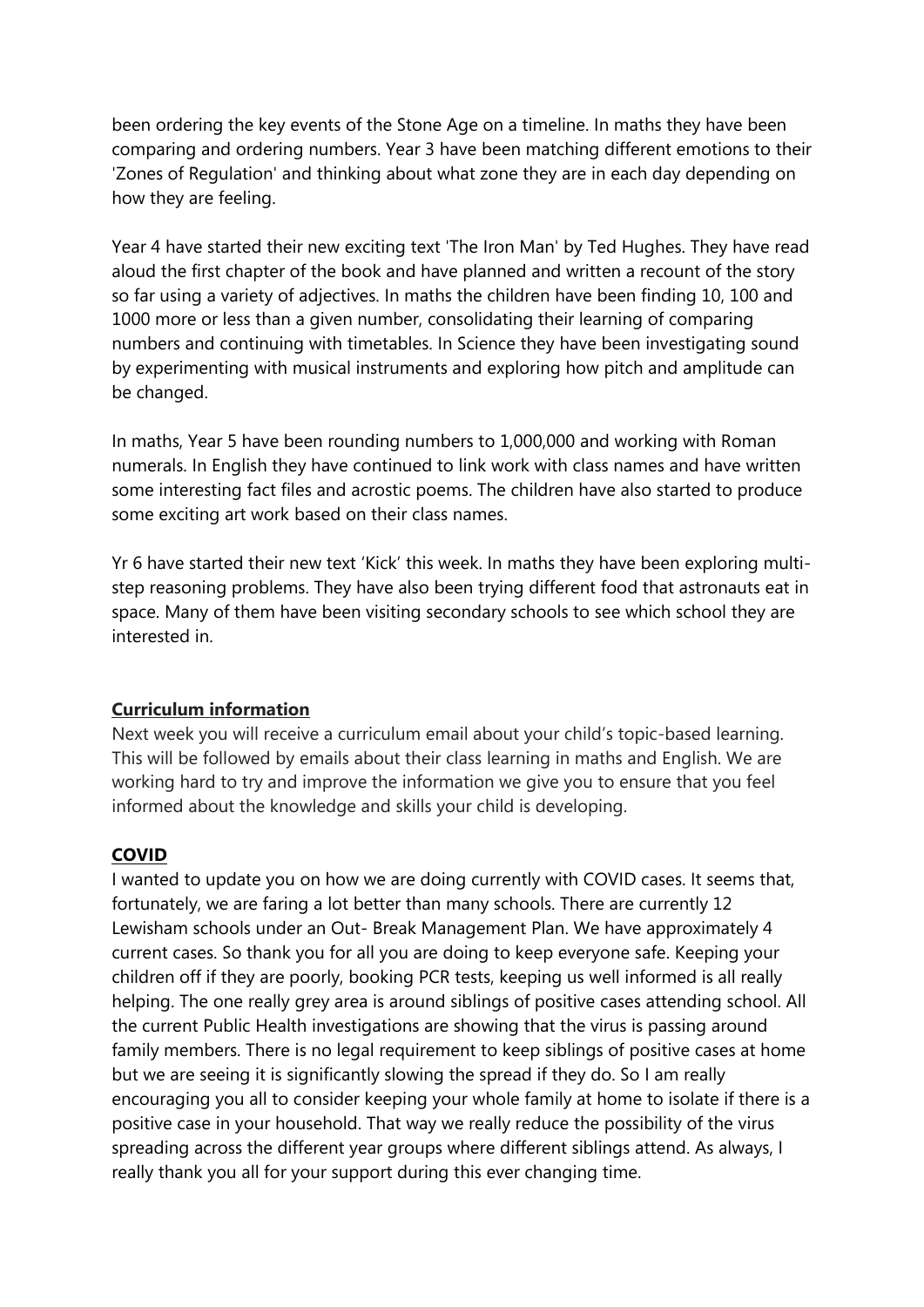#### **School Streets**

*Some of you have been asking for an update on the possibility of School Streets. Below is a copy of an email I received today:*

"I thought it would be good to update you on the progress for the School Street at Sandhurst. We are still working on it and seeking approval and funding.

As I think I explained some time ago, your school is in a particularly difficult location due to the proximity of the TLRN (Red Route) which is managed by Transport for London, so this along with the fact that one road leads to a set of traffic lights makes it hard and expensive.

We have ordered the required traffic modelling to be carried out, so we can design the restrictions and get approval from TFL to implement. This does take some time, but we are keen to develop this."

#### **CENSUS Day Menu**

I am delighted to tell you that Radish are offering a free school meal to **all** pupils on Thursday 7<sup>th</sup> October. The children were able to vote on 4 different menus and the winner was Hot Dogs. I have attached 2 flyers from them. Please take a look.

### **Clubs at Sandhurst**

The club list has been sent out by Parentmail. Club requests need to be emailed to clubs@sandhurstprimary.lewisham.sch.uk by Monday 27 September. Offer letters will be sent by email via Parentmail by 15 October.

# **Maxi-Cosi Car Seat and Base**

A parent is offering a Maxi-Cosi car seat and base. If you are interested, please let the office know. I have attached some pictures.

# **Millwall Community Clubs**

I have attached a flyer showing a couple of opportunities for community activities run by the Millwall Community Trust.

# **Wanderlust Eatery**

The owner of Wanderlust has given us a card for every family to give you a 15% discount off your purchase. We have put them in your child's book bag today. Enjoy.

Have a lovely weekend.

Yours truly